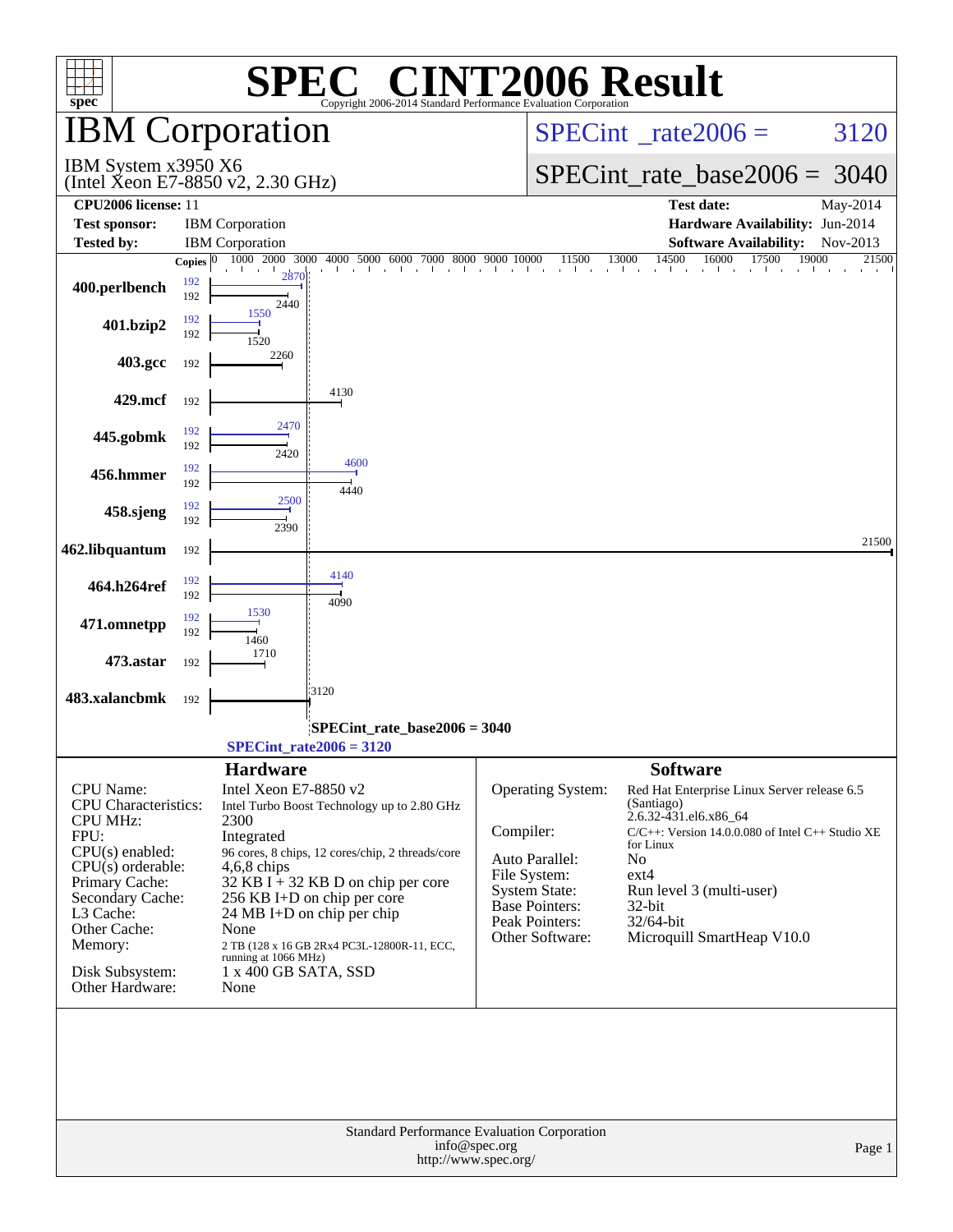

## IBM Corporation

## SPECint rate $2006 = 3120$

IBM System x3950 X6

(Intel Xeon E7-8850 v2, 2.30 GHz)

[SPECint\\_rate\\_base2006 =](http://www.spec.org/auto/cpu2006/Docs/result-fields.html#SPECintratebase2006) 3040

**[CPU2006 license:](http://www.spec.org/auto/cpu2006/Docs/result-fields.html#CPU2006license)** 11 **[Test date:](http://www.spec.org/auto/cpu2006/Docs/result-fields.html#Testdate)** May-2014 **[Test sponsor:](http://www.spec.org/auto/cpu2006/Docs/result-fields.html#Testsponsor)** IBM Corporation **[Hardware Availability:](http://www.spec.org/auto/cpu2006/Docs/result-fields.html#HardwareAvailability)** Jun-2014 **[Tested by:](http://www.spec.org/auto/cpu2006/Docs/result-fields.html#Testedby)** IBM Corporation **[Software Availability:](http://www.spec.org/auto/cpu2006/Docs/result-fields.html#SoftwareAvailability)** Nov-2013

#### **[Results Table](http://www.spec.org/auto/cpu2006/Docs/result-fields.html#ResultsTable)**

|                  | <b>Base</b>   |                |       |                                                                                                          |       |                |       | <b>Peak</b>   |                |              |                |              |                |              |
|------------------|---------------|----------------|-------|----------------------------------------------------------------------------------------------------------|-------|----------------|-------|---------------|----------------|--------------|----------------|--------------|----------------|--------------|
| <b>Benchmark</b> | <b>Copies</b> | <b>Seconds</b> | Ratio | <b>Seconds</b>                                                                                           | Ratio | <b>Seconds</b> | Ratio | <b>Copies</b> | <b>Seconds</b> | <b>Ratio</b> | <b>Seconds</b> | <b>Ratio</b> | <b>Seconds</b> | <b>Ratio</b> |
| 400.perlbench    | 192           | 770            | 2440  | 766                                                                                                      | 2450  | 768            | 2440  | 192           | 656            | 2860         | 651            | 2880         | 654            | 2870         |
| 401.bzip2        | 192           | 1216           | 1520  | 1216                                                                                                     | 1520  | 1222           | 1520  | 192           | 1197           | 1550         | 1198           | 1550         | 1200           | 1540         |
| $403.\text{gcc}$ | 192           | 686            | 2250  | 684                                                                                                      | 2260  | 685            | 2260  | 192           | 686            | 2250         | 684            | 2260         | 685            | 2260         |
| $429$ .mcf       | 192           | 424            | 4130  | 424                                                                                                      | 4130  | 424            | 4130  | 192           | 424            | 4130         | 424            | 4130         | 424            | 4130         |
| $445$ .gobmk     | 192           | 830            | 2430  | 832                                                                                                      | 2420  | 832            | 2420  | 192           | 814            | 2470         | 815            | 2470         | 814            | 2470         |
| 456.hmmer        | 192           | 403            | 4440  | 404                                                                                                      | 4430  | 403            | 4440  | 192           | 388            | 4620         | 389            | 4600         | 390            | 4590         |
| $458$ .sjeng     | 192           | 970            | 2390  | 971                                                                                                      | 2390  | 970            | 2390  | 192           | 928            | 2500         | 930            | 2500         | 927            | 2510         |
| 462.libquantum   | 192           | 185            | 21500 | 186                                                                                                      | 21400 | 185            | 21500 | 192           | 185            | 21500        | 186            | 21400        | 185            | 21500        |
| 464.h264ref      | 192           | 1038           | 4090  | 1039                                                                                                     | 4090  | 1030           | 4120  | 192           | 1025           | 4140         | 1023           | 4160         | 1026           | 4140         |
| 471.omnetpp      | 192           | 821            | 1460  | 820                                                                                                      | 1460  | 820            | 1460  | 192           | 784            | 1530         | 784            | 1530         | 784            | 1530         |
| 473.astar        | 192           | 789            | 1710  | 789                                                                                                      | 1710  | 790            | 1710  | 192           | 789            | 1710         | 789            | 1710         | 790            | 1710         |
| 483.xalancbmk    | 192           | 424            | 3120  | 422                                                                                                      | 3140  | 426            | 3110  | 192           | 424            | 3120         | 422            | 3140         | 426            | 3110         |
|                  |               |                |       | Results appear in the order in which they were run. Bold underlined text indicates a median measurement. |       |                |       |               |                |              |                |              |                |              |

#### **[Submit Notes](http://www.spec.org/auto/cpu2006/Docs/result-fields.html#SubmitNotes)**

 The numactl mechanism was used to bind copies to processors. The config file option 'submit' was used to generate numactl commands to bind each copy to a specific processor. For details, please see the config file.

### **[Operating System Notes](http://www.spec.org/auto/cpu2006/Docs/result-fields.html#OperatingSystemNotes)**

Stack size set to unlimited using "ulimit -s unlimited"

#### **[Platform Notes](http://www.spec.org/auto/cpu2006/Docs/result-fields.html#PlatformNotes)**

Standard Performance Evaluation Corporation Operating Mode set to Maximum Perfomance in BIOS Memory Data Scrambling Disabled Patrol Scrub Disabled Sysinfo program /cpu2006.1.2\_14\_aug2013/config/sysinfo.rev6818 \$Rev: 6818 \$ \$Date:: 2012-07-17 #\$ e86d102572650a6e4d596a3cee98f191 running on x3950x6 Tue May 20 16:21:36 2014 This section contains SUT (System Under Test) info as seen by some common utilities. To remove or add to this section, see: <http://www.spec.org/cpu2006/Docs/config.html#sysinfo> From /proc/cpuinfo model name : Intel(R) Xeon(R) CPU E7-8850 v2 @ 2.30GHz 8 "physical id"s (chips) 192 "processors" cores, siblings (Caution: counting these is hw and system dependent. The following excerpts from /proc/cpuinfo might not be reliable. Use with Continued on next page

[info@spec.org](mailto:info@spec.org) <http://www.spec.org/>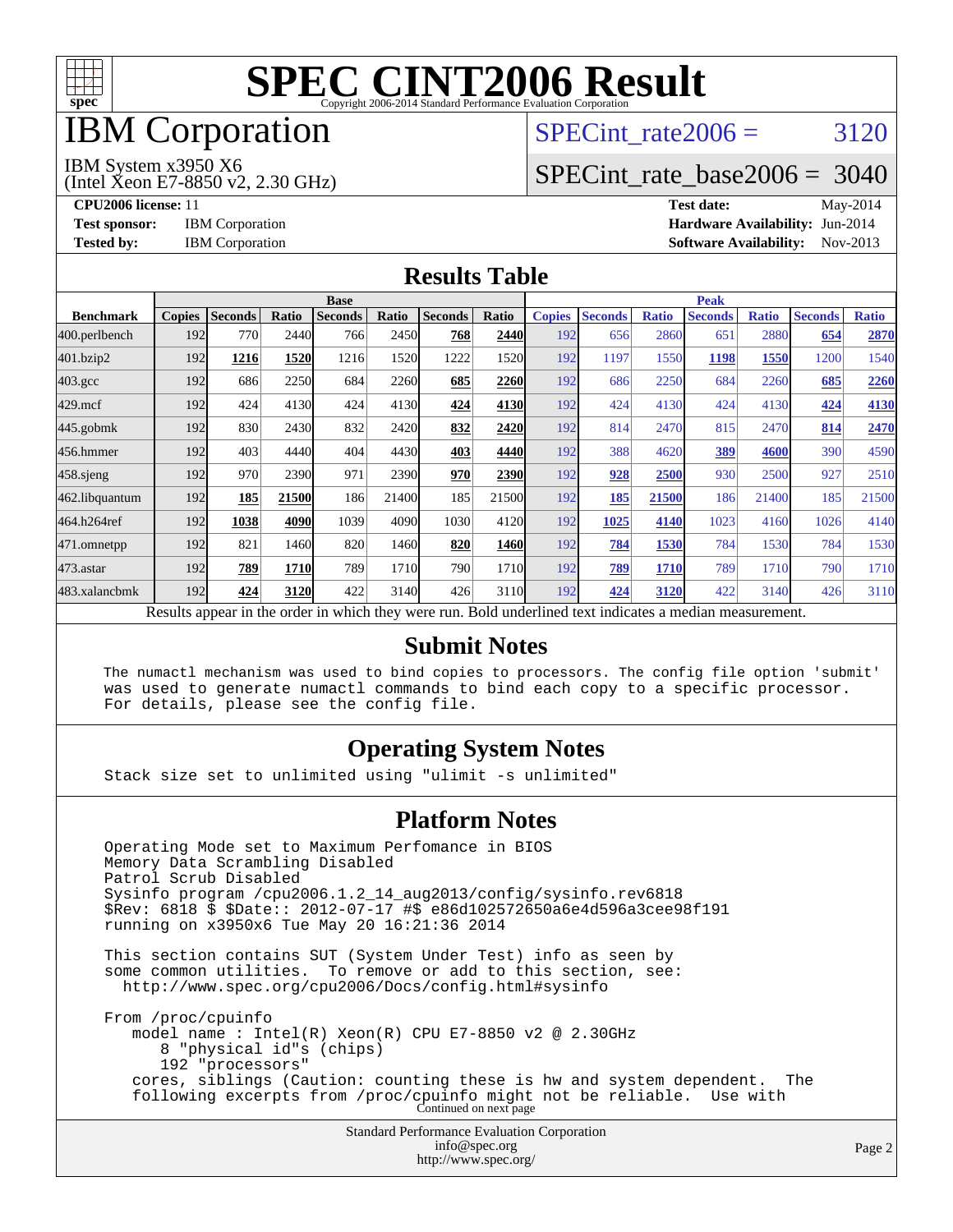

IBM Corporation

SPECint rate $2006 = 3120$ 

(Intel Xeon E7-8850 v2, 2.30 GHz) IBM System x3950 X6

[SPECint\\_rate\\_base2006 =](http://www.spec.org/auto/cpu2006/Docs/result-fields.html#SPECintratebase2006) 3040

**[Test sponsor:](http://www.spec.org/auto/cpu2006/Docs/result-fields.html#Testsponsor)** IBM Corporation **[Hardware Availability:](http://www.spec.org/auto/cpu2006/Docs/result-fields.html#HardwareAvailability)** Jun-2014

**[CPU2006 license:](http://www.spec.org/auto/cpu2006/Docs/result-fields.html#CPU2006license)** 11 **[Test date:](http://www.spec.org/auto/cpu2006/Docs/result-fields.html#Testdate)** May-2014 **[Tested by:](http://www.spec.org/auto/cpu2006/Docs/result-fields.html#Testedby)** IBM Corporation **IBM** Corporation **[Software Availability:](http://www.spec.org/auto/cpu2006/Docs/result-fields.html#SoftwareAvailability)** Nov-2013

#### **[Platform Notes \(Continued\)](http://www.spec.org/auto/cpu2006/Docs/result-fields.html#PlatformNotes)**

 caution.) cpu cores : 12 siblings : 24 physical 0: cores 0 1 2 3 4 5 8 9 10 11 12 13 physical 1: cores 0 1 2 3 4 5 8 9 10 11 12 13 physical 2: cores 0 1 2 3 4 5 8 9 10 11 12 13 physical 3: cores 0 1 2 3 4 5 8 9 10 11 12 13 physical 4: cores 0 1 2 3 4 5 8 9 10 11 12 13 physical 5: cores 0 1 2 3 4 5 8 9 10 11 12 13 physical 6: cores 0 1 2 3 4 5 8 9 10 11 12 13 physical 7: cores 0 1 2 3 4 5 8 9 10 11 12 13 cache size : 24576 KB From /proc/meminfo<br>MemTotal: 2117452600 kB HugePages\_Total: 0<br>Hugepagesize: 2048 kB Hugepagesize: /usr/bin/lsb\_release -d Red Hat Enterprise Linux Server release 6.5 (Santiago) From /etc/\*release\* /etc/\*version\* redhat-release: Red Hat Enterprise Linux Server release 6.5 (Santiago) system-release: Red Hat Enterprise Linux Server release 6.5 (Santiago) system-release-cpe: cpe:/o:redhat:enterprise\_linux:6server:ga:server uname -a: Linux x3950x6 2.6.32-431.el6.x86\_64 #1 SMP Sun Nov 10 22:19:54 EST 2013 x86\_64 x86\_64 x86\_64 GNU/Linux run-level 3 May 20 11:52 SPEC is set to: /cpu2006.1.2\_14\_aug2013<br>Filesystem Type Type Size Used Avail Use% Mounted on ext4 357G  $8.3G$  331G  $3% /$  /dev/mapper/vg\_x3950x6-lv\_root ext4 357G 8.3G 331G 3% / Additional information from dmidecode: BIOS IBM -[A8E107JUS-1.00]- 05/02/2014 Memory: 64x Hynix HMT42GR7AFR4A-PB 16 GB 1067 MHz 2 rank 64x NO DIMM Unknown 64x Samsung M393B2G70QH0-YK0 16 GB 1067 MHz 2 rank (End of data from sysinfo program) Memory speed from dmidecode lists the downclocked speed of the run.

#### **[General Notes](http://www.spec.org/auto/cpu2006/Docs/result-fields.html#GeneralNotes)**

Environment variables set by runspec before the start of the run: LD\_LIBRARY\_PATH = "/cpu2006.1.2\_14\_aug2013/libs/32:/cpu2006.1.2\_14\_aug2013/libs/64:/cpu2006.1.2\_14\_aug2013/sh"

Continued on next page

Standard Performance Evaluation Corporation [info@spec.org](mailto:info@spec.org) <http://www.spec.org/>

Page 3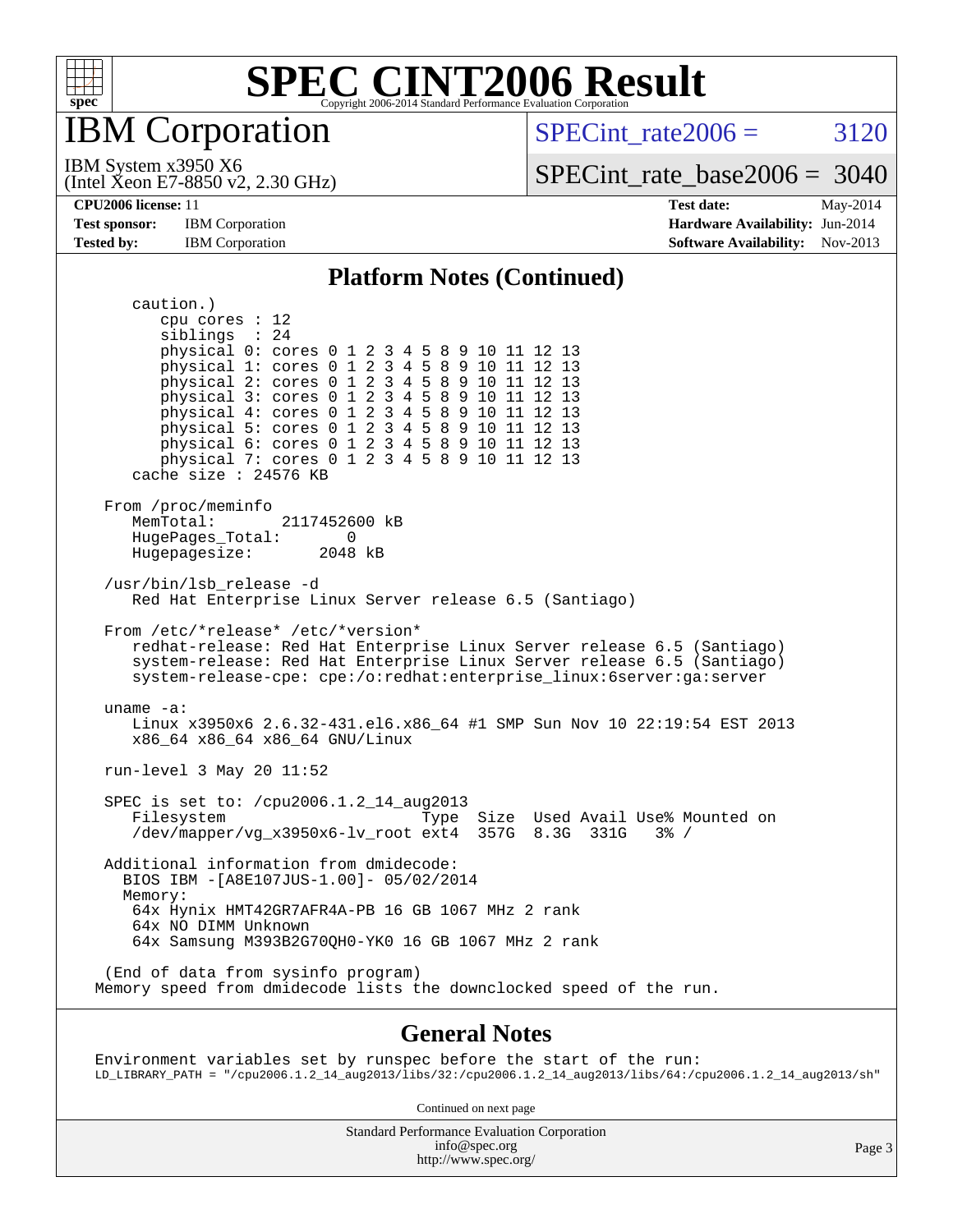

IBM Corporation

(Intel Xeon E7-8850 v2, 2.30 GHz)

SPECint rate $2006 = 3120$ 

IBM System x3950 X6

[SPECint\\_rate\\_base2006 =](http://www.spec.org/auto/cpu2006/Docs/result-fields.html#SPECintratebase2006) 3040

**[Test sponsor:](http://www.spec.org/auto/cpu2006/Docs/result-fields.html#Testsponsor)** IBM Corporation **[Hardware Availability:](http://www.spec.org/auto/cpu2006/Docs/result-fields.html#HardwareAvailability)** Jun-2014

**[CPU2006 license:](http://www.spec.org/auto/cpu2006/Docs/result-fields.html#CPU2006license)** 11 **[Test date:](http://www.spec.org/auto/cpu2006/Docs/result-fields.html#Testdate)** May-2014 **[Tested by:](http://www.spec.org/auto/cpu2006/Docs/result-fields.html#Testedby)** IBM Corporation **IBM** Corporation **[Software Availability:](http://www.spec.org/auto/cpu2006/Docs/result-fields.html#SoftwareAvailability)** Nov-2013

#### **[General Notes \(Continued\)](http://www.spec.org/auto/cpu2006/Docs/result-fields.html#GeneralNotes)**

 Binaries compiled on a system with 1x Core i7-860 CPU + 8GB memory using RedHat EL 6.4 Transparent Huge Pages enabled with: echo always > /sys/kernel/mm/redhat\_transparent\_hugepage/enabled Filesystem page cache cleared with:<br>echo 1> /proc/sys/vm/drop cac /proc/sys/vm/drop\_caches runspec command invoked through numactl i.e.: numactl --interleave=all runspec <etc>

**[Base Compiler Invocation](http://www.spec.org/auto/cpu2006/Docs/result-fields.html#BaseCompilerInvocation)**

[C benchmarks](http://www.spec.org/auto/cpu2006/Docs/result-fields.html#Cbenchmarks): [icc -m32](http://www.spec.org/cpu2006/results/res2014q3/cpu2006-20140611-29878.flags.html#user_CCbase_intel_icc_5ff4a39e364c98233615fdd38438c6f2)

[C++ benchmarks:](http://www.spec.org/auto/cpu2006/Docs/result-fields.html#CXXbenchmarks) [icpc -m32](http://www.spec.org/cpu2006/results/res2014q3/cpu2006-20140611-29878.flags.html#user_CXXbase_intel_icpc_4e5a5ef1a53fd332b3c49e69c3330699)

### **[Base Portability Flags](http://www.spec.org/auto/cpu2006/Docs/result-fields.html#BasePortabilityFlags)**

 400.perlbench: [-DSPEC\\_CPU\\_LINUX\\_IA32](http://www.spec.org/cpu2006/results/res2014q3/cpu2006-20140611-29878.flags.html#b400.perlbench_baseCPORTABILITY_DSPEC_CPU_LINUX_IA32) 462.libquantum: [-DSPEC\\_CPU\\_LINUX](http://www.spec.org/cpu2006/results/res2014q3/cpu2006-20140611-29878.flags.html#b462.libquantum_baseCPORTABILITY_DSPEC_CPU_LINUX) 483.xalancbmk: [-DSPEC\\_CPU\\_LINUX](http://www.spec.org/cpu2006/results/res2014q3/cpu2006-20140611-29878.flags.html#b483.xalancbmk_baseCXXPORTABILITY_DSPEC_CPU_LINUX)

## **[Base Optimization Flags](http://www.spec.org/auto/cpu2006/Docs/result-fields.html#BaseOptimizationFlags)**

[C benchmarks](http://www.spec.org/auto/cpu2006/Docs/result-fields.html#Cbenchmarks): [-xSSE4.2](http://www.spec.org/cpu2006/results/res2014q3/cpu2006-20140611-29878.flags.html#user_CCbase_f-xSSE42_f91528193cf0b216347adb8b939d4107) [-ipo](http://www.spec.org/cpu2006/results/res2014q3/cpu2006-20140611-29878.flags.html#user_CCbase_f-ipo) [-O3](http://www.spec.org/cpu2006/results/res2014q3/cpu2006-20140611-29878.flags.html#user_CCbase_f-O3) [-no-prec-div](http://www.spec.org/cpu2006/results/res2014q3/cpu2006-20140611-29878.flags.html#user_CCbase_f-no-prec-div) [-opt-prefetch](http://www.spec.org/cpu2006/results/res2014q3/cpu2006-20140611-29878.flags.html#user_CCbase_f-opt-prefetch) [-opt-mem-layout-trans=3](http://www.spec.org/cpu2006/results/res2014q3/cpu2006-20140611-29878.flags.html#user_CCbase_f-opt-mem-layout-trans_a7b82ad4bd7abf52556d4961a2ae94d5)

[C++ benchmarks:](http://www.spec.org/auto/cpu2006/Docs/result-fields.html#CXXbenchmarks)

[-xSSE4.2](http://www.spec.org/cpu2006/results/res2014q3/cpu2006-20140611-29878.flags.html#user_CXXbase_f-xSSE42_f91528193cf0b216347adb8b939d4107) [-ipo](http://www.spec.org/cpu2006/results/res2014q3/cpu2006-20140611-29878.flags.html#user_CXXbase_f-ipo) [-O3](http://www.spec.org/cpu2006/results/res2014q3/cpu2006-20140611-29878.flags.html#user_CXXbase_f-O3) [-no-prec-div](http://www.spec.org/cpu2006/results/res2014q3/cpu2006-20140611-29878.flags.html#user_CXXbase_f-no-prec-div) [-opt-prefetch](http://www.spec.org/cpu2006/results/res2014q3/cpu2006-20140611-29878.flags.html#user_CXXbase_f-opt-prefetch) [-opt-mem-layout-trans=3](http://www.spec.org/cpu2006/results/res2014q3/cpu2006-20140611-29878.flags.html#user_CXXbase_f-opt-mem-layout-trans_a7b82ad4bd7abf52556d4961a2ae94d5) [-Wl,-z,muldefs](http://www.spec.org/cpu2006/results/res2014q3/cpu2006-20140611-29878.flags.html#user_CXXbase_link_force_multiple1_74079c344b956b9658436fd1b6dd3a8a) [-L/sh -lsmartheap](http://www.spec.org/cpu2006/results/res2014q3/cpu2006-20140611-29878.flags.html#user_CXXbase_SmartHeap_32f6c82aa1ed9c52345d30cf6e4a0499)

## **[Base Other Flags](http://www.spec.org/auto/cpu2006/Docs/result-fields.html#BaseOtherFlags)**

[C benchmarks](http://www.spec.org/auto/cpu2006/Docs/result-fields.html#Cbenchmarks):

403.gcc: [-Dalloca=\\_alloca](http://www.spec.org/cpu2006/results/res2014q3/cpu2006-20140611-29878.flags.html#b403.gcc_baseEXTRA_CFLAGS_Dalloca_be3056838c12de2578596ca5467af7f3)

## **[Peak Compiler Invocation](http://www.spec.org/auto/cpu2006/Docs/result-fields.html#PeakCompilerInvocation)**

[C benchmarks \(except as noted below\)](http://www.spec.org/auto/cpu2006/Docs/result-fields.html#Cbenchmarksexceptasnotedbelow): [icc -m32](http://www.spec.org/cpu2006/results/res2014q3/cpu2006-20140611-29878.flags.html#user_CCpeak_intel_icc_5ff4a39e364c98233615fdd38438c6f2)

Continued on next page

Standard Performance Evaluation Corporation [info@spec.org](mailto:info@spec.org) <http://www.spec.org/>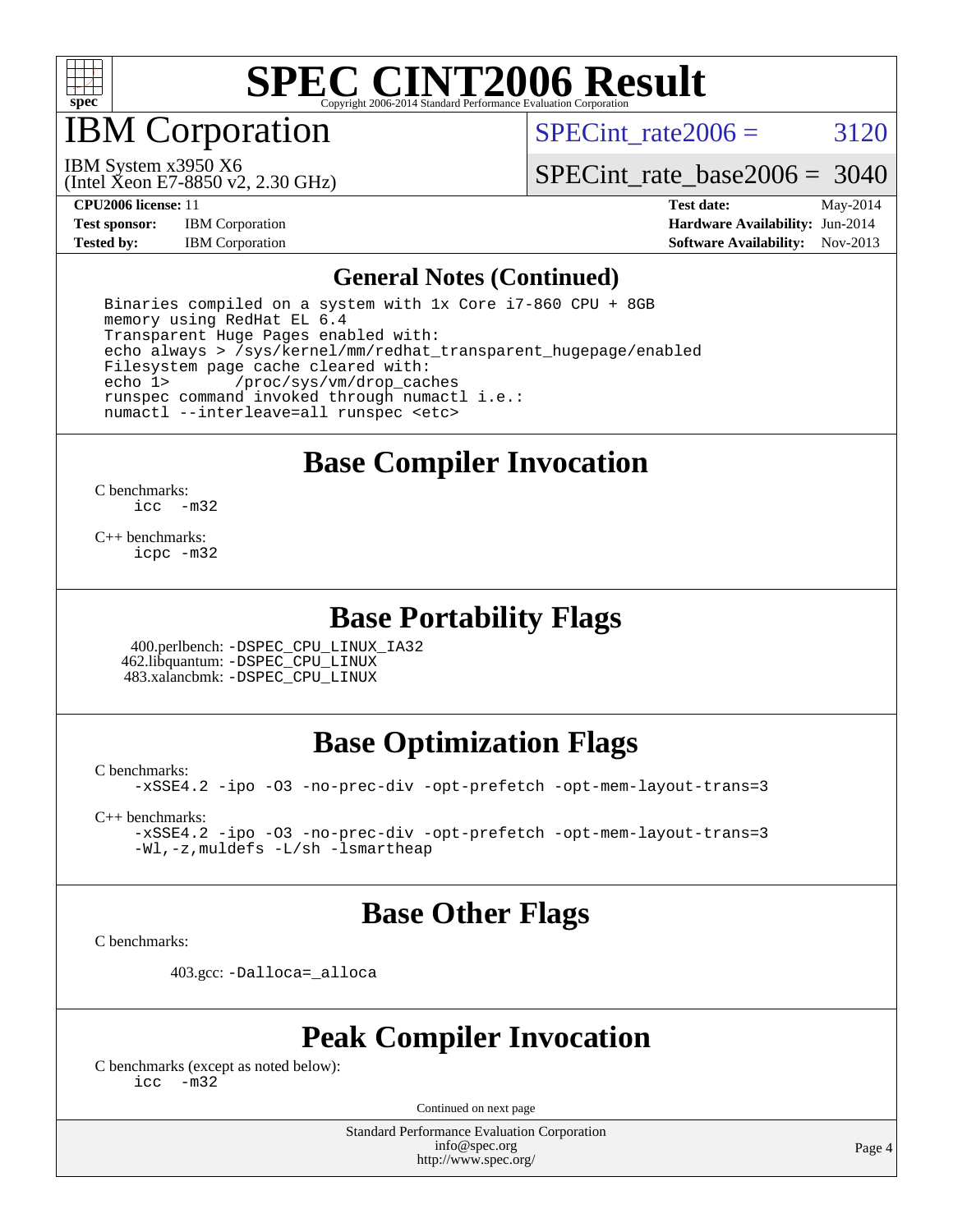

IBM Corporation

SPECint rate $2006 = 3120$ 

(Intel Xeon E7-8850 v2, 2.30 GHz) IBM System x3950 X6

[SPECint\\_rate\\_base2006 =](http://www.spec.org/auto/cpu2006/Docs/result-fields.html#SPECintratebase2006) 3040

**[Test sponsor:](http://www.spec.org/auto/cpu2006/Docs/result-fields.html#Testsponsor)** IBM Corporation **[Hardware Availability:](http://www.spec.org/auto/cpu2006/Docs/result-fields.html#HardwareAvailability)** Jun-2014 **[Tested by:](http://www.spec.org/auto/cpu2006/Docs/result-fields.html#Testedby)** IBM Corporation **IBM** Corporation **[Software Availability:](http://www.spec.org/auto/cpu2006/Docs/result-fields.html#SoftwareAvailability)** Nov-2013

**[CPU2006 license:](http://www.spec.org/auto/cpu2006/Docs/result-fields.html#CPU2006license)** 11 **[Test date:](http://www.spec.org/auto/cpu2006/Docs/result-fields.html#Testdate)** May-2014

# **[Peak Compiler Invocation \(Continued\)](http://www.spec.org/auto/cpu2006/Docs/result-fields.html#PeakCompilerInvocation)**

400.perlbench: [icc -m64](http://www.spec.org/cpu2006/results/res2014q3/cpu2006-20140611-29878.flags.html#user_peakCCLD400_perlbench_intel_icc_64bit_bda6cc9af1fdbb0edc3795bac97ada53)

401.bzip2: [icc -m64](http://www.spec.org/cpu2006/results/res2014q3/cpu2006-20140611-29878.flags.html#user_peakCCLD401_bzip2_intel_icc_64bit_bda6cc9af1fdbb0edc3795bac97ada53)

456.hmmer: [icc -m64](http://www.spec.org/cpu2006/results/res2014q3/cpu2006-20140611-29878.flags.html#user_peakCCLD456_hmmer_intel_icc_64bit_bda6cc9af1fdbb0edc3795bac97ada53)

458.sjeng: [icc -m64](http://www.spec.org/cpu2006/results/res2014q3/cpu2006-20140611-29878.flags.html#user_peakCCLD458_sjeng_intel_icc_64bit_bda6cc9af1fdbb0edc3795bac97ada53)

[C++ benchmarks:](http://www.spec.org/auto/cpu2006/Docs/result-fields.html#CXXbenchmarks) [icpc -m32](http://www.spec.org/cpu2006/results/res2014q3/cpu2006-20140611-29878.flags.html#user_CXXpeak_intel_icpc_4e5a5ef1a53fd332b3c49e69c3330699)

### **[Peak Portability Flags](http://www.spec.org/auto/cpu2006/Docs/result-fields.html#PeakPortabilityFlags)**

 400.perlbench: [-DSPEC\\_CPU\\_LP64](http://www.spec.org/cpu2006/results/res2014q3/cpu2006-20140611-29878.flags.html#b400.perlbench_peakCPORTABILITY_DSPEC_CPU_LP64) [-DSPEC\\_CPU\\_LINUX\\_X64](http://www.spec.org/cpu2006/results/res2014q3/cpu2006-20140611-29878.flags.html#b400.perlbench_peakCPORTABILITY_DSPEC_CPU_LINUX_X64) 401.bzip2: [-DSPEC\\_CPU\\_LP64](http://www.spec.org/cpu2006/results/res2014q3/cpu2006-20140611-29878.flags.html#suite_peakCPORTABILITY401_bzip2_DSPEC_CPU_LP64) 456.hmmer: [-DSPEC\\_CPU\\_LP64](http://www.spec.org/cpu2006/results/res2014q3/cpu2006-20140611-29878.flags.html#suite_peakCPORTABILITY456_hmmer_DSPEC_CPU_LP64) 458.sjeng: [-DSPEC\\_CPU\\_LP64](http://www.spec.org/cpu2006/results/res2014q3/cpu2006-20140611-29878.flags.html#suite_peakCPORTABILITY458_sjeng_DSPEC_CPU_LP64) 462.libquantum: [-DSPEC\\_CPU\\_LINUX](http://www.spec.org/cpu2006/results/res2014q3/cpu2006-20140611-29878.flags.html#b462.libquantum_peakCPORTABILITY_DSPEC_CPU_LINUX) 483.xalancbmk: [-DSPEC\\_CPU\\_LINUX](http://www.spec.org/cpu2006/results/res2014q3/cpu2006-20140611-29878.flags.html#b483.xalancbmk_peakCXXPORTABILITY_DSPEC_CPU_LINUX)

## **[Peak Optimization Flags](http://www.spec.org/auto/cpu2006/Docs/result-fields.html#PeakOptimizationFlags)**

[C benchmarks](http://www.spec.org/auto/cpu2006/Docs/result-fields.html#Cbenchmarks):

 400.perlbench: [-xSSE4.2](http://www.spec.org/cpu2006/results/res2014q3/cpu2006-20140611-29878.flags.html#user_peakPASS2_CFLAGSPASS2_LDCFLAGS400_perlbench_f-xSSE42_f91528193cf0b216347adb8b939d4107)(pass 2) [-prof-gen](http://www.spec.org/cpu2006/results/res2014q3/cpu2006-20140611-29878.flags.html#user_peakPASS1_CFLAGSPASS1_LDCFLAGS400_perlbench_prof_gen_e43856698f6ca7b7e442dfd80e94a8fc)(pass 1) [-ipo](http://www.spec.org/cpu2006/results/res2014q3/cpu2006-20140611-29878.flags.html#user_peakPASS2_CFLAGSPASS2_LDCFLAGS400_perlbench_f-ipo)(pass 2) [-O3](http://www.spec.org/cpu2006/results/res2014q3/cpu2006-20140611-29878.flags.html#user_peakPASS2_CFLAGSPASS2_LDCFLAGS400_perlbench_f-O3)(pass 2) [-no-prec-div](http://www.spec.org/cpu2006/results/res2014q3/cpu2006-20140611-29878.flags.html#user_peakPASS2_CFLAGSPASS2_LDCFLAGS400_perlbench_f-no-prec-div)(pass 2) [-prof-use](http://www.spec.org/cpu2006/results/res2014q3/cpu2006-20140611-29878.flags.html#user_peakPASS2_CFLAGSPASS2_LDCFLAGS400_perlbench_prof_use_bccf7792157ff70d64e32fe3e1250b55)(pass 2) [-auto-ilp32](http://www.spec.org/cpu2006/results/res2014q3/cpu2006-20140611-29878.flags.html#user_peakCOPTIMIZE400_perlbench_f-auto-ilp32) 401.bzip2: [-xSSE4.2](http://www.spec.org/cpu2006/results/res2014q3/cpu2006-20140611-29878.flags.html#user_peakPASS2_CFLAGSPASS2_LDCFLAGS401_bzip2_f-xSSE42_f91528193cf0b216347adb8b939d4107)(pass 2) [-prof-gen](http://www.spec.org/cpu2006/results/res2014q3/cpu2006-20140611-29878.flags.html#user_peakPASS1_CFLAGSPASS1_LDCFLAGS401_bzip2_prof_gen_e43856698f6ca7b7e442dfd80e94a8fc)(pass 1) [-ipo](http://www.spec.org/cpu2006/results/res2014q3/cpu2006-20140611-29878.flags.html#user_peakPASS2_CFLAGSPASS2_LDCFLAGS401_bzip2_f-ipo)(pass 2) [-O3](http://www.spec.org/cpu2006/results/res2014q3/cpu2006-20140611-29878.flags.html#user_peakPASS2_CFLAGSPASS2_LDCFLAGS401_bzip2_f-O3)(pass 2) [-no-prec-div](http://www.spec.org/cpu2006/results/res2014q3/cpu2006-20140611-29878.flags.html#user_peakPASS2_CFLAGSPASS2_LDCFLAGS401_bzip2_f-no-prec-div)(pass 2) [-prof-use](http://www.spec.org/cpu2006/results/res2014q3/cpu2006-20140611-29878.flags.html#user_peakPASS2_CFLAGSPASS2_LDCFLAGS401_bzip2_prof_use_bccf7792157ff70d64e32fe3e1250b55)(pass 2) [-opt-prefetch](http://www.spec.org/cpu2006/results/res2014q3/cpu2006-20140611-29878.flags.html#user_peakCOPTIMIZE401_bzip2_f-opt-prefetch) [-auto-ilp32](http://www.spec.org/cpu2006/results/res2014q3/cpu2006-20140611-29878.flags.html#user_peakCOPTIMIZE401_bzip2_f-auto-ilp32) [-ansi-alias](http://www.spec.org/cpu2006/results/res2014q3/cpu2006-20140611-29878.flags.html#user_peakCOPTIMIZE401_bzip2_f-ansi-alias)  $403.\text{gcc: basepeak}$  = yes  $429$ .mcf: basepeak = yes 445.gobmk: [-xSSE4.2](http://www.spec.org/cpu2006/results/res2014q3/cpu2006-20140611-29878.flags.html#user_peakPASS2_CFLAGSPASS2_LDCFLAGS445_gobmk_f-xSSE42_f91528193cf0b216347adb8b939d4107)(pass 2) [-prof-gen](http://www.spec.org/cpu2006/results/res2014q3/cpu2006-20140611-29878.flags.html#user_peakPASS1_CFLAGSPASS1_LDCFLAGS445_gobmk_prof_gen_e43856698f6ca7b7e442dfd80e94a8fc)(pass 1) [-prof-use](http://www.spec.org/cpu2006/results/res2014q3/cpu2006-20140611-29878.flags.html#user_peakPASS2_CFLAGSPASS2_LDCFLAGS445_gobmk_prof_use_bccf7792157ff70d64e32fe3e1250b55)(pass 2) [-ansi-alias](http://www.spec.org/cpu2006/results/res2014q3/cpu2006-20140611-29878.flags.html#user_peakCOPTIMIZE445_gobmk_f-ansi-alias) [-opt-mem-layout-trans=3](http://www.spec.org/cpu2006/results/res2014q3/cpu2006-20140611-29878.flags.html#user_peakCOPTIMIZE445_gobmk_f-opt-mem-layout-trans_a7b82ad4bd7abf52556d4961a2ae94d5) 456.hmmer: [-xSSE4.2](http://www.spec.org/cpu2006/results/res2014q3/cpu2006-20140611-29878.flags.html#user_peakCOPTIMIZE456_hmmer_f-xSSE42_f91528193cf0b216347adb8b939d4107) [-ipo](http://www.spec.org/cpu2006/results/res2014q3/cpu2006-20140611-29878.flags.html#user_peakCOPTIMIZE456_hmmer_f-ipo) [-O3](http://www.spec.org/cpu2006/results/res2014q3/cpu2006-20140611-29878.flags.html#user_peakCOPTIMIZE456_hmmer_f-O3) [-no-prec-div](http://www.spec.org/cpu2006/results/res2014q3/cpu2006-20140611-29878.flags.html#user_peakCOPTIMIZE456_hmmer_f-no-prec-div) [-unroll2](http://www.spec.org/cpu2006/results/res2014q3/cpu2006-20140611-29878.flags.html#user_peakCOPTIMIZE456_hmmer_f-unroll_784dae83bebfb236979b41d2422d7ec2) [-auto-ilp32](http://www.spec.org/cpu2006/results/res2014q3/cpu2006-20140611-29878.flags.html#user_peakCOPTIMIZE456_hmmer_f-auto-ilp32) 458.sjeng: [-xSSE4.2](http://www.spec.org/cpu2006/results/res2014q3/cpu2006-20140611-29878.flags.html#user_peakPASS2_CFLAGSPASS2_LDCFLAGS458_sjeng_f-xSSE42_f91528193cf0b216347adb8b939d4107)(pass 2) [-prof-gen](http://www.spec.org/cpu2006/results/res2014q3/cpu2006-20140611-29878.flags.html#user_peakPASS1_CFLAGSPASS1_LDCFLAGS458_sjeng_prof_gen_e43856698f6ca7b7e442dfd80e94a8fc)(pass 1) [-ipo](http://www.spec.org/cpu2006/results/res2014q3/cpu2006-20140611-29878.flags.html#user_peakPASS2_CFLAGSPASS2_LDCFLAGS458_sjeng_f-ipo)(pass 2) [-O3](http://www.spec.org/cpu2006/results/res2014q3/cpu2006-20140611-29878.flags.html#user_peakPASS2_CFLAGSPASS2_LDCFLAGS458_sjeng_f-O3)(pass 2) [-no-prec-div](http://www.spec.org/cpu2006/results/res2014q3/cpu2006-20140611-29878.flags.html#user_peakPASS2_CFLAGSPASS2_LDCFLAGS458_sjeng_f-no-prec-div)(pass 2) [-prof-use](http://www.spec.org/cpu2006/results/res2014q3/cpu2006-20140611-29878.flags.html#user_peakPASS2_CFLAGSPASS2_LDCFLAGS458_sjeng_prof_use_bccf7792157ff70d64e32fe3e1250b55)(pass 2) [-unroll4](http://www.spec.org/cpu2006/results/res2014q3/cpu2006-20140611-29878.flags.html#user_peakCOPTIMIZE458_sjeng_f-unroll_4e5e4ed65b7fd20bdcd365bec371b81f) [-auto-ilp32](http://www.spec.org/cpu2006/results/res2014q3/cpu2006-20140611-29878.flags.html#user_peakCOPTIMIZE458_sjeng_f-auto-ilp32) Continued on next page

> Standard Performance Evaluation Corporation [info@spec.org](mailto:info@spec.org) <http://www.spec.org/>